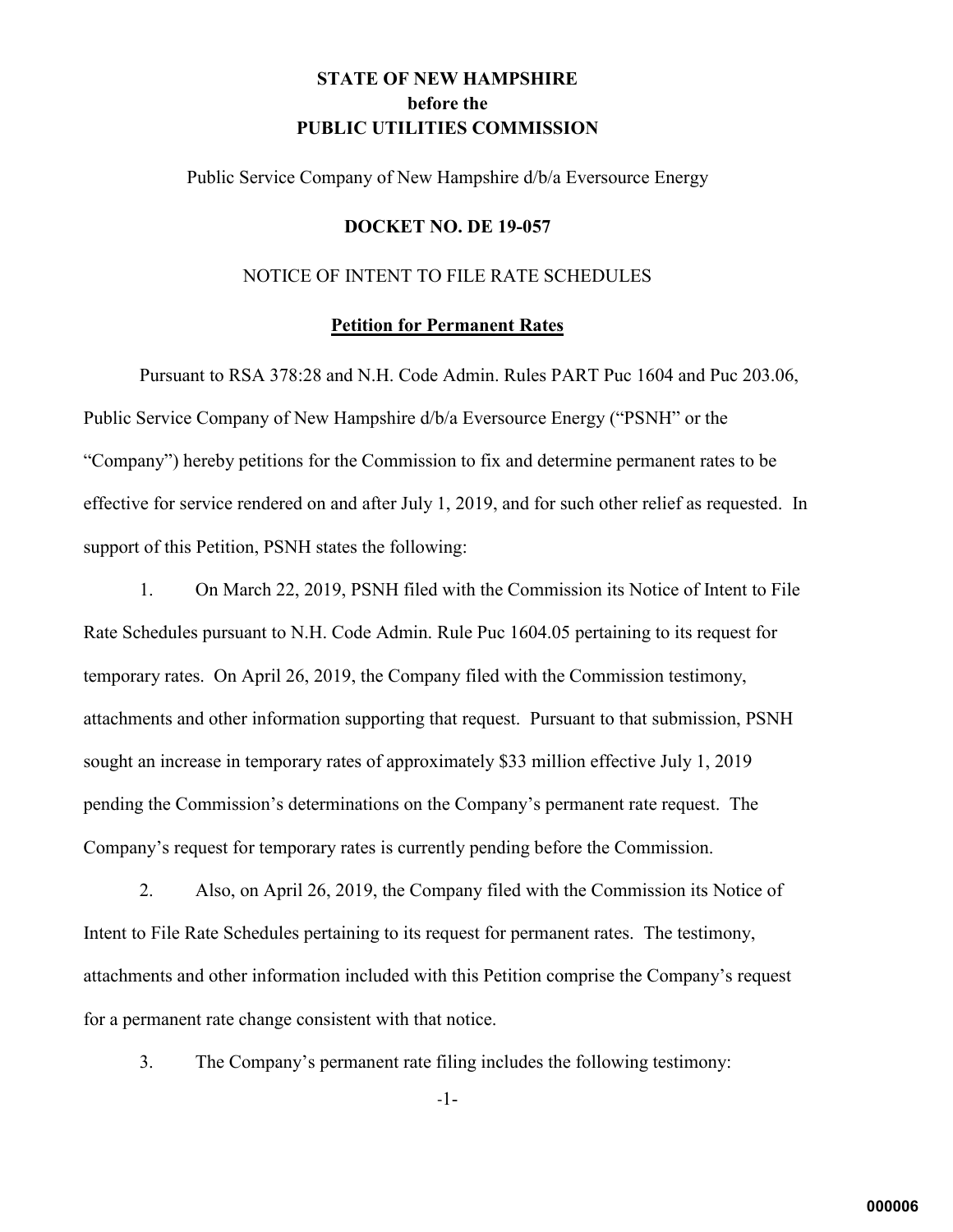- *Case Overview*: William J. Quinlan, PSNH President and Chief Operating Officer, discussing the Company's overall goals, policies, and objectives, and introducing other witnesses;
- *Revenue Requirement Analysis*: Eric H. Chung and Troy M. Dixon present the Company's general revenue requirement analysis and associated revenue requirement proposals, including the Company's proposed Distribution Recovery Adjustment Mechanism ("DRAM");
- *Grid Transformation and Enablement Program* ("GTEP") comprised of:
	- o Testimony of Joseph Purington, PSNH's Vice President of New Hampshire Electric Operations, and Lee Lajoie, the Manager of System Resiliency for PSNH, discussing the Company's plan to upgrade the condition of its distribution system to meet growing expectations of customers, increase resiliency and integrate a range of advanced energy solutions and operations goals;
	- o Testimony of Jennifer A. Schilling, Director of Grid Modernization for Eversource Energy Service Company, and Charlotte B. Ancel, Director of Clean Energy Strategy, Policy, and Development for Eversource Energy Service Company, discussing the Company's proposed demonstration projects for energy storage and community microgrid.
- *Return on Equity and Capital Structure*: Ann E. Bulkley, Senior Vice President of Concentric Energy Advisors, Inc., presents evidence and provides a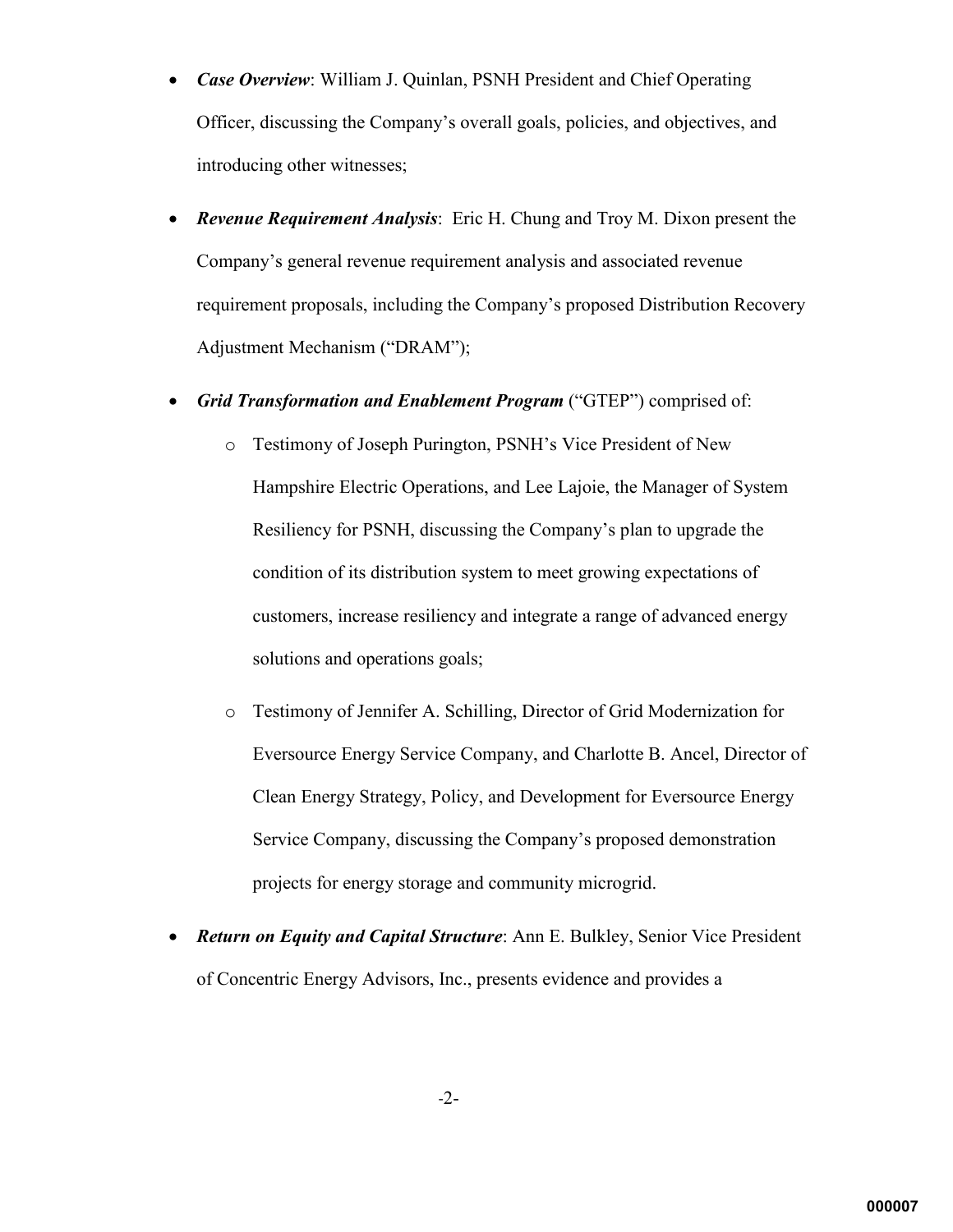recommendation regarding the Company's Return on Equity and an assessment of the capital structure to be used for ratemaking purposes;

- *Vegetation Management*: Robert D. Allen, Manager of Vegetation Management for Eversource Energy Service Company, provides testimony on the Company's proposals relating to the vegetation management activities on the PSNH system, including the plans for enhanced tree trimming, hazard tree removal, and fullwidth right-of-way clearing;
- *Customer Service*: Penelope McLean Conner, Chief Customer Officer and Senior Vice President of the Customer Group for Eversource Energy Service Company, presents two proposals to enhance the customer service experience, specifically, implementation of a "fee free" credit/debit card payment system that will allow residential customers to pay their bills electronically without a transaction fee, and an arrearage forgiveness program for eligible residential customers;
- *Plant Additions*: Testimony of Erica L. Menard, Manager, Revenue Requirements for PSNH, discussing the Company's historical capital additions;
- *Depreciation*: John J. Spanos, President of Gannett Fleming Valuation and Rate Consultants, LLC, presents the depreciation study performed for PSNH;
- *Allocated Cost of Service Study and Marginal Cost of Service Study*: Amparo Nieto, Senior Vice President at Economists Incorporated, provides two pieces of testimony, the first in support of the allocated cost of service study and the second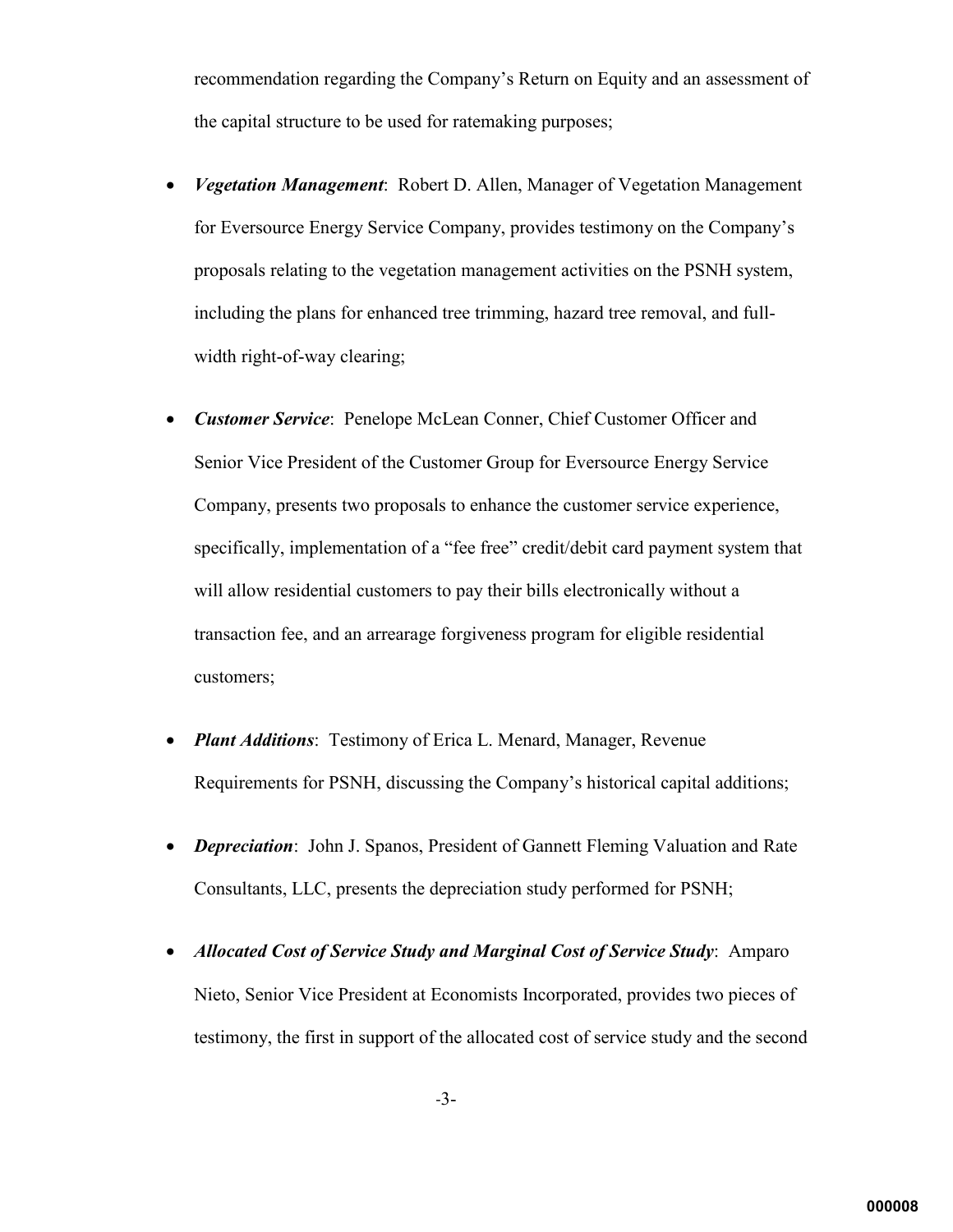in support of the marginal cost of service study, both used by PSNH in developing its proposed distribution rates; and

*Rates*: Edward A. Davis, Director of Rates for Eversource Energy Service Company, presents the proposed changes to distribution rates and corresponding tariff changes associated with the revenue requirement for permanent rates, as discussed in Mr. Chung and Mr. Dixon's revenue requirement testimony.

4. As described through the above-identified testimony, and the accompanying attachments and other information, PSNH's filing demonstrates that the present distribution revenue operating deficiency exists primarily due to the substantial amount of capital investment that PSNH has made as part of its efforts to upgrade its system infrastructure over the past 10 years to improve electric services in the 211 cities and towns served by the Company. Absent rate relief, the Company will not have a reasonable opportunity to earn a reasonable return on the cost of its property that is used and useful in the public service, resulting in a confiscation of the Company's property.

5. The Company's overall request is for a rate change of \$69.9 million (inclusive of the \$33 million requested as part of the Company's temporary rate request) representing an adjustment of approximately 4.7 percent on a total bills basis. Such an increase would permit the Company a reasonable opportunity to earn a reasonable return in line with similarly situated companies. Specific bill impacts for each customer class are set out in the accompanying testimony.

6. The reports on file with the Commission and the supporting documents filed with this Petition demonstrate that the Company is entitled to the increases in rates outlined above in order to have an opportunity to earn a reasonable rate of return as required by RSA 378:27 and

-4-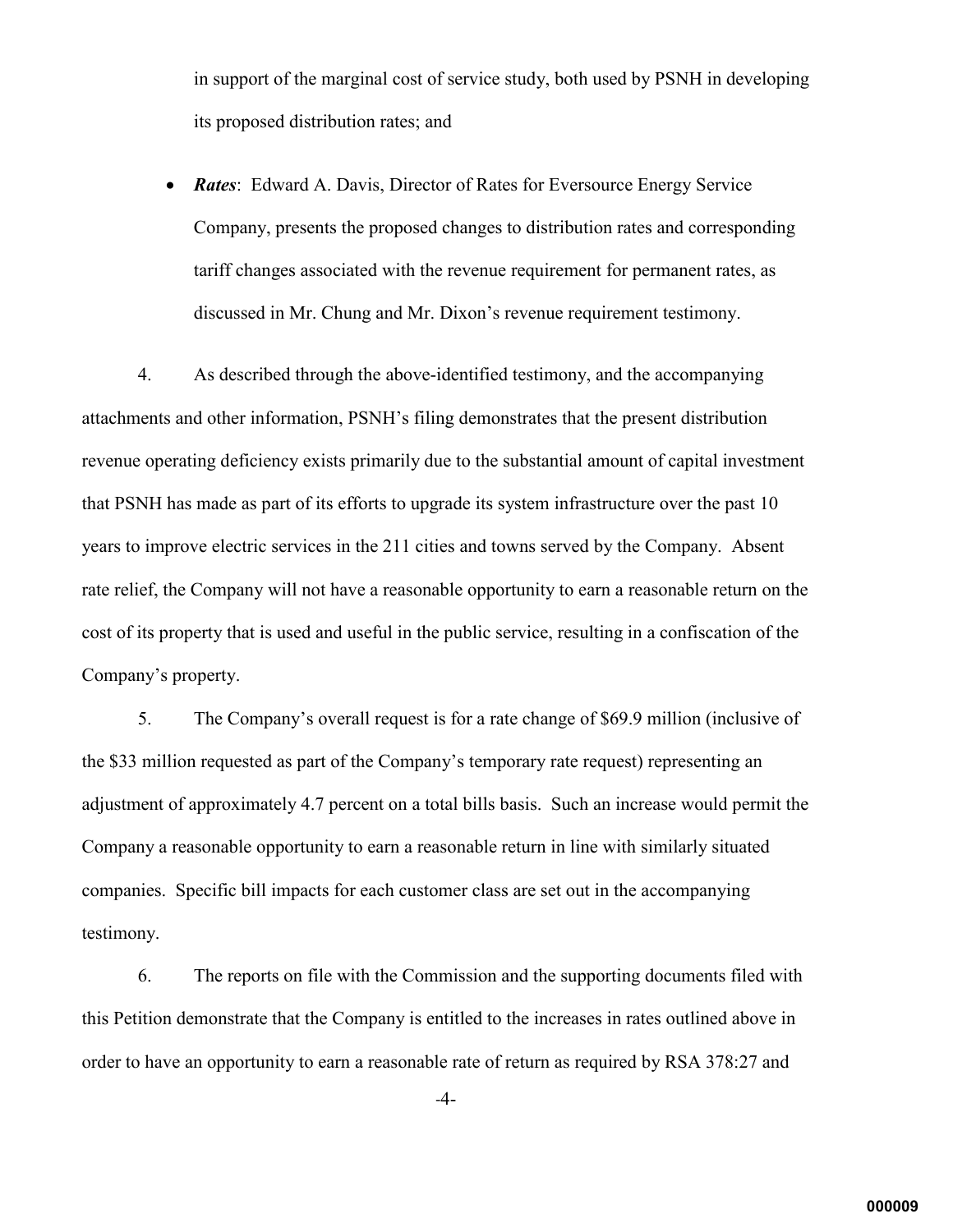RSA 378:28. The rate adjustments requested by the Company result in rates that are just and reasonable and in the public interest and that, therefore, should be approved.

**WHEREFORE**, PSNH respectfully requests that the Commission:

- A. Grant the Company's request for a permanent rate increase of \$69.9 million, as described in the included testimony and supporting information; and
- B. Order such further relief as may be just and equitable.

Respectfully submitted,

Public Service Company of New Hampshire d/b/a Eversource Energy By Its Attorney

Dated: May 28, 2019

By:

Matthew J. Fossum Senior Counsel Public Service Company of New Hampshire d/b/a Eversource Energy 780 N. Commercial St. Manchester, NH 03101 603-634-2961 [Matthew.Fossum@eversource.com](mailto:Matthew.Fossum@eversource.com)

David P.Veron By:

 $\mathcal{L}_\text{max}$  , and the set of the set of the set of the set of the set of the set of the set of the set of the set of the set of the set of the set of the set of the set of the set of the set of the set of the set of the Daniel P. Venora Keegan Werlin LLP 99 High Street, Suite 2900 Boston, MA 02110 (617) 951-1400 dvenora@keeganwerlin.com